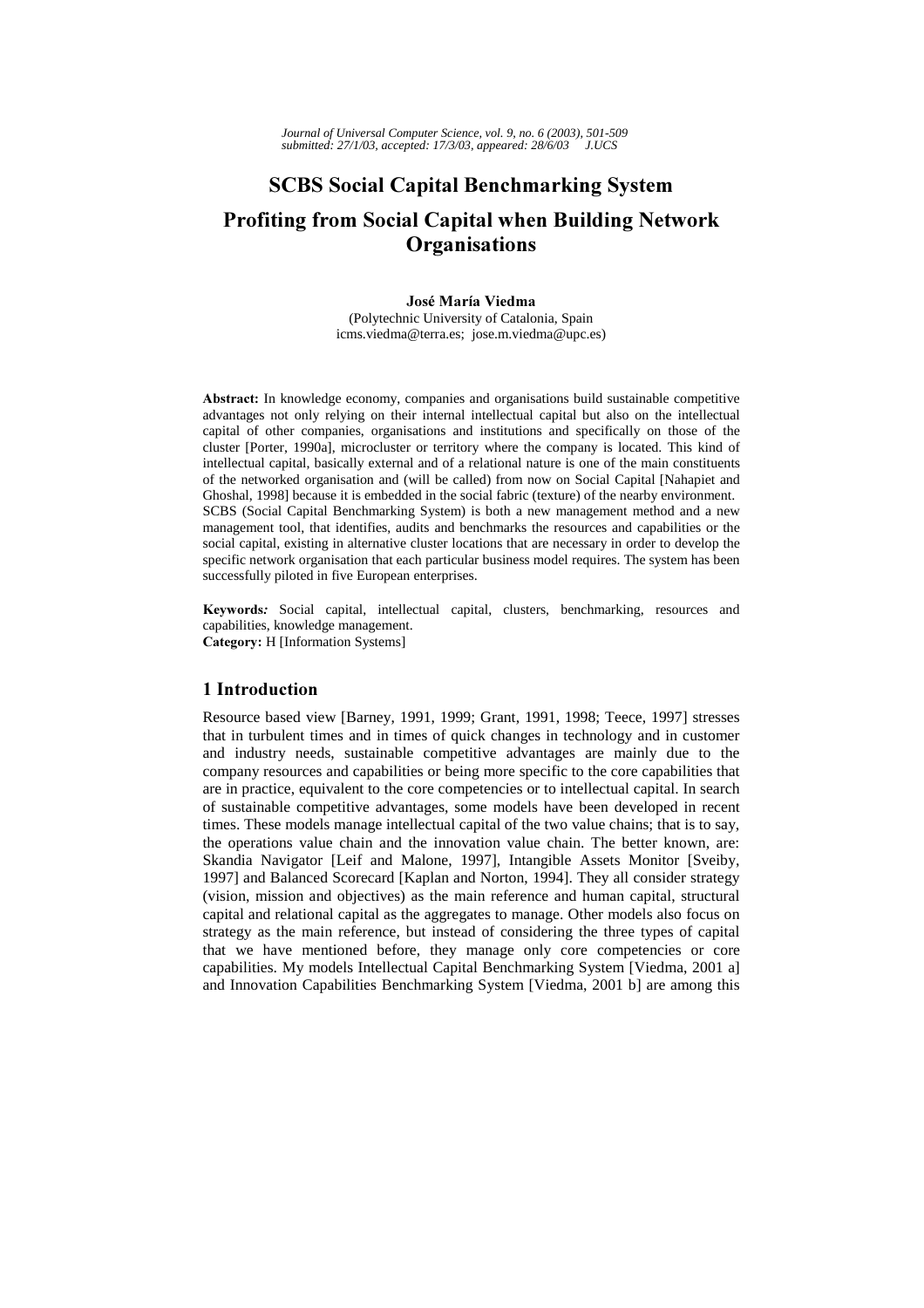second group, as well as Daniel Andriessen's Value Explorer Model [Andriessen, 2001].

Nevertheless, in knowledge economy, companies and organizations build sustainable competitive advantages not only relying on their internal intellectual capital, but also on the intellectual capital of other companies, organizations and institutions and specifically on those of the cluster [Porter, 1990a], microcluster or territory where the company is located. This kind of intellectual capital, basically external and of a relational nature, is one of the main constituents of the networked organization and (will be called) from now on Social Capital [Nahapiet and Ghoshal, 1998] because it is embedded in the social fabric (texture) of the nearby environment.

The present models of intellectual capital are focused on the value chain internal intellectual capital and do not take into account this social capital when building and managing networked organizations that intend to achieve sustainable competitive advantages. This paper is trying to fill up this gap by developing SCBS a new social capital model that complements the existing intellectual capital models.

## 2 Theoretical background

Recent strategy theorists suggest that intangible resources and in particular core competencies and relationships, are the most important critical drivers of sustainable competitive advantages. Nevertheless, in strategy management there still coexist two relevant perspectives for understanding how firms deploy scarce resources to create superior value [Haanes, et al 2000]: The resource-based view and the activity-based view. [Porter, 1980, 1985, 1996]. Both are complementary. The resource-based view focuses on what the firm has, whereas the activity-based view focuses on what the firm does.

The resource-based view focuses on the crucial role of internal core competencies and core capabilities and on the role of relationships that give access to other companies and organizations core competencies resources and capabilities. The activity-based view focuses on profiting from external core competencies or capabilities (the ones that belong to other companies, organizations or institutions mostly located within the cluster or territory) when building the value chain, the value constellation or the networked organization.

## 3 Social capital as an important constituent of the network organization

As it has been said in the introduction to this paper, knowledge economy companies and organizations build sustainable competitive advantages, not only relying on their intellectual capital (core competencies), but also on the intellectual capital (core competencies) of other companies, organizations and institutions and specifically on those of the cluster, microcluster or territory where the company is located. This kind of intellectual capital, basically external and of a relational nature, is one of the main constituents of the networked organization and (will be called) from now on Social Capital. Nevertheless, the concept of networked organization is a very large one and includes different, new organizational options. Some authors [Harrison, 1994] distinguish four types of production networks; the craft-type industries, the small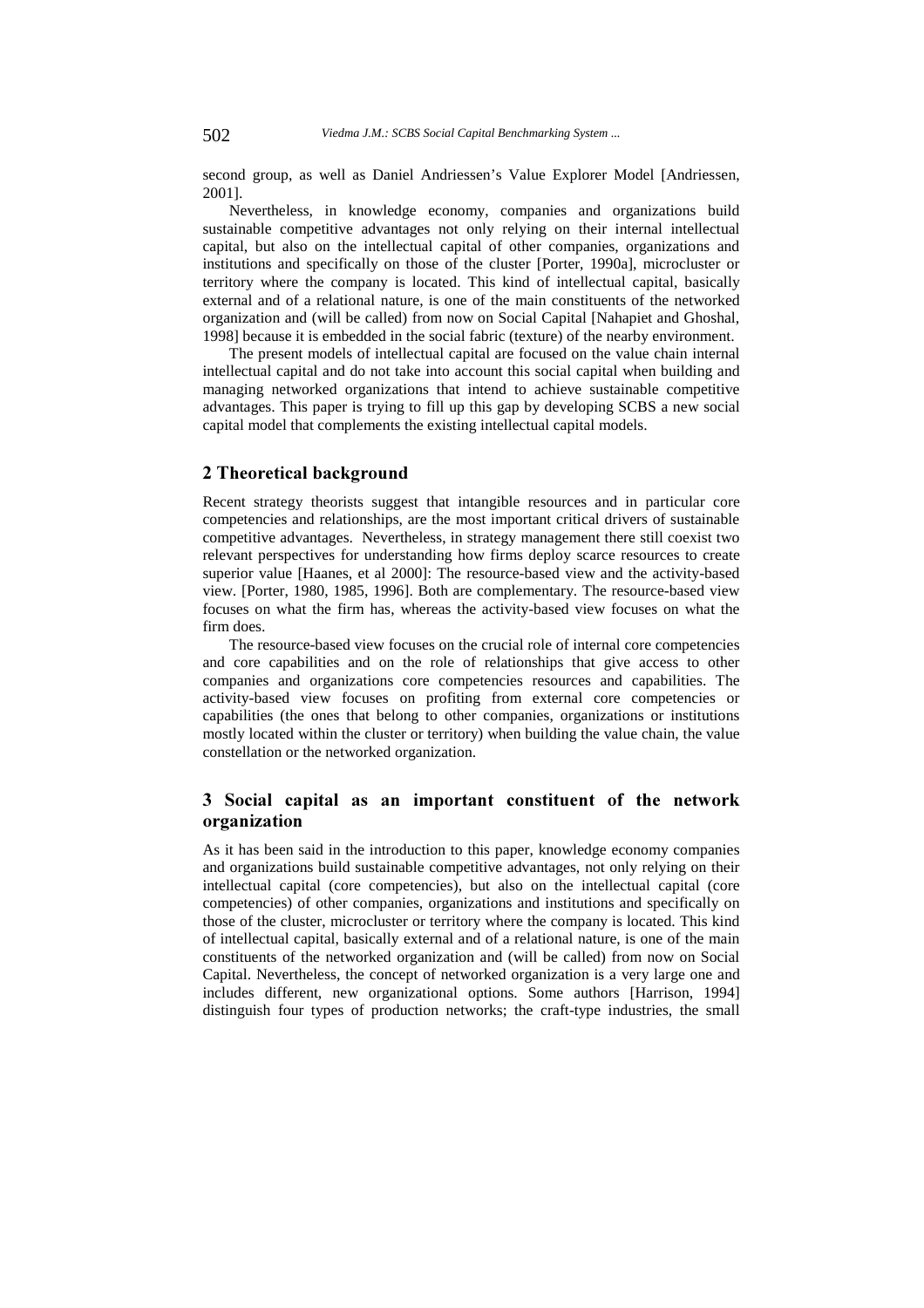firm-led industrial districts, the geographically clustered big firm –led production systems and the strategic alliances production networks. We will not focus on the particularities of these types of networks, and on those of other types of networks, such as starburst, federal or spider web forms. For the purpose of this paper a network organization is the one that in order to build internal core competencies (intellectual capital) extensively uses, through cooperation agreements, other companies, organizations and institutions core competencies (intellectual capital).

With reference to the concept of social capital there are many definitions, but we show preference to that of Nahapier and Ghoshal [1998]. They literally state: "The sum of the actual and potential resources embedded within, available through, and derived from the network of relationships possessed by an individual or social unit. Social capital thus comprises both the network and the assets that may be mobilized through that network".

In a more simplistic way, we say that social capital is the sum of the resources and capabilities that belong to the network of organizations that the intelligent enterprise has built in order to successfully compete.

## 4 Social capital as the main source of cluster sustainable competitive advantage

As it has been said in the introduction, the relationships with the companies, organizations and institutions that belong to the cluster, are privileged relationships because they are the only ones capable of transmitting the tacit knowledge that is embedded in core competencies and core capabilities. Hence the importance of clusters located in a specific city, region or territory. Relationships with other companies and organizations outside the cluster location usually only transmit explicit knowledge, that is less relevant to the process of gaining and sustaining competitive advantages. In that sense, social capital belonging to the cluster's outside network, will be rated lower that the social capital inside the network.

## 5 Profiting from existing social capital when building network organizations: the need to benchmark

When the intelligent enterprise is focusing on core competencies (intellectual capital) and core activities and strongly specializes on those core competencies and activities, all the other activities and the development of other competencies are left to the companies of the network and specially to the ones inside the cluster-city, the clusterregion or the cluster territory. In that context, it is crucial to choose the right cluster among the different possible cluster options, because the cluster will be the foundation of the network construction. Hence, the importance of an accurate evaluation of different clusters options considering in any case as the starting point, the strategy, the business model and the industry segment of the intelligent enterprise. Figure 1 draws this process.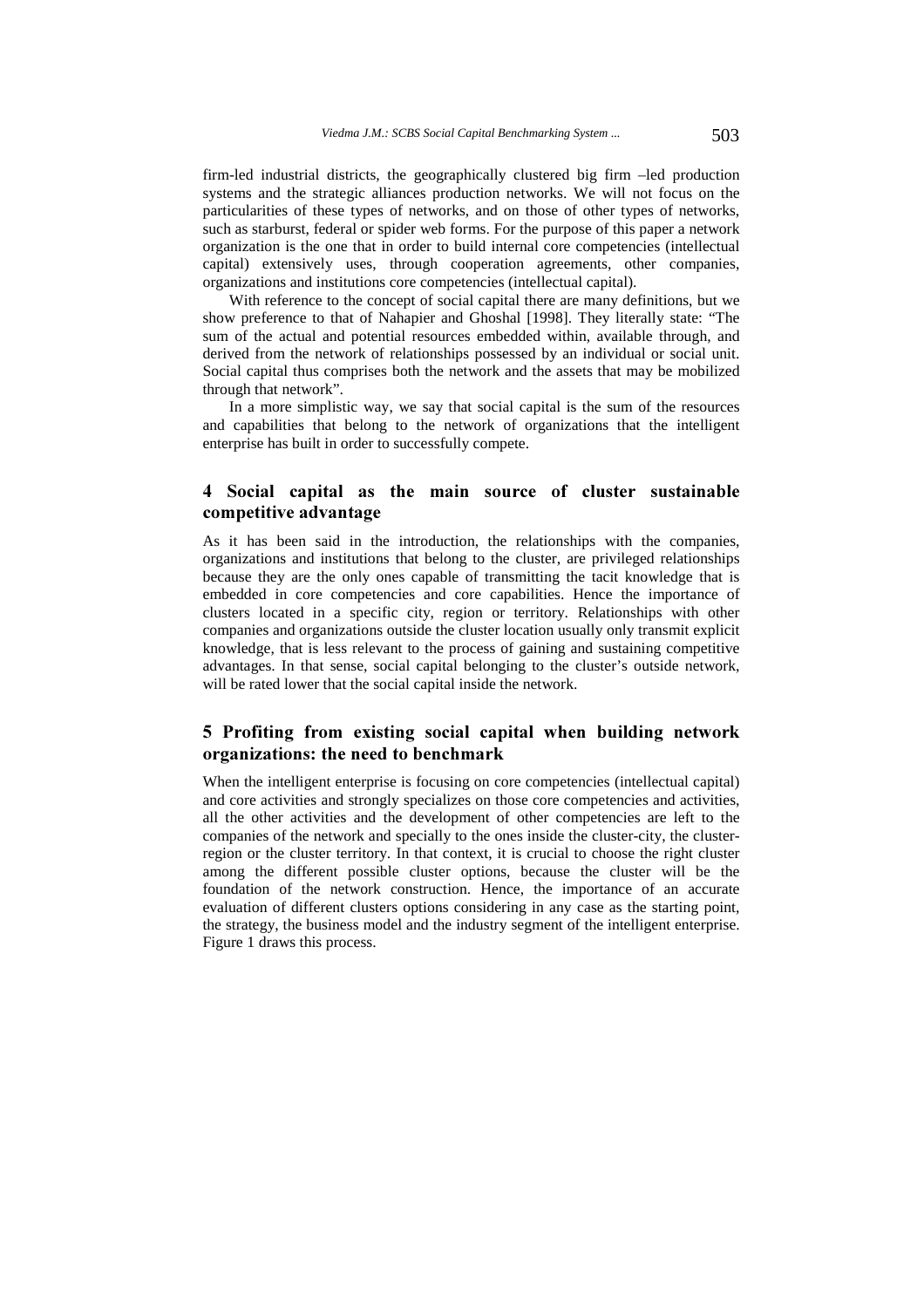

Figure 1: Choosing the best cluster

In fact, once the business model and specially the industry segment is very well defined, it is essential to focus on the best cluster-location in the world, where the most competitive and excellent companies of the industry segment are located. The best cluster in the world will be the reference model and we will need to benchmark any optional alternative cluster location against the best cluster in the world. In consequence, benchmarking in a systematic way is an unavoidable practice if profiting from existing social capital becomes a strategy priority of the intelligent enterprise.

## 6 Building the SCBS general framework

The present models of intellectual capital are focused on the value chain internal intellectual capital and do not take into account social capital when building and managing networked organizations that intend to achieve sustainable competitive advantages. This paper attemps to fill up this gap by developing SCBS, a new social capital model that complements the existing intellectual capital models. However SCBS (Social Capital Benchmarking System) is also a new management method and a new management tool that allows a specific company to benchmark the resources and capabilities of the cluster where the company is located, against the resources and capabilities of the best cluster in the world, in order to successfully develop the business activity of the specific company. It is a framework built around the key factors and criteria that determine clusters competitiveness in the context of global market.

SCBS framework draws inspiration from the Michael E. Porter determinants of national advantage [Porter, 1990b]. The factors considered are: a) Resources and capabilities b) Demand c) Suppliers and other related industries d) Firms strategy, culture and structure e) Competitors f) Government. SCBS identifies the relevant factors and criteria that allow the best network construction for a specific business activity. Figure 2 illustrates the general framework.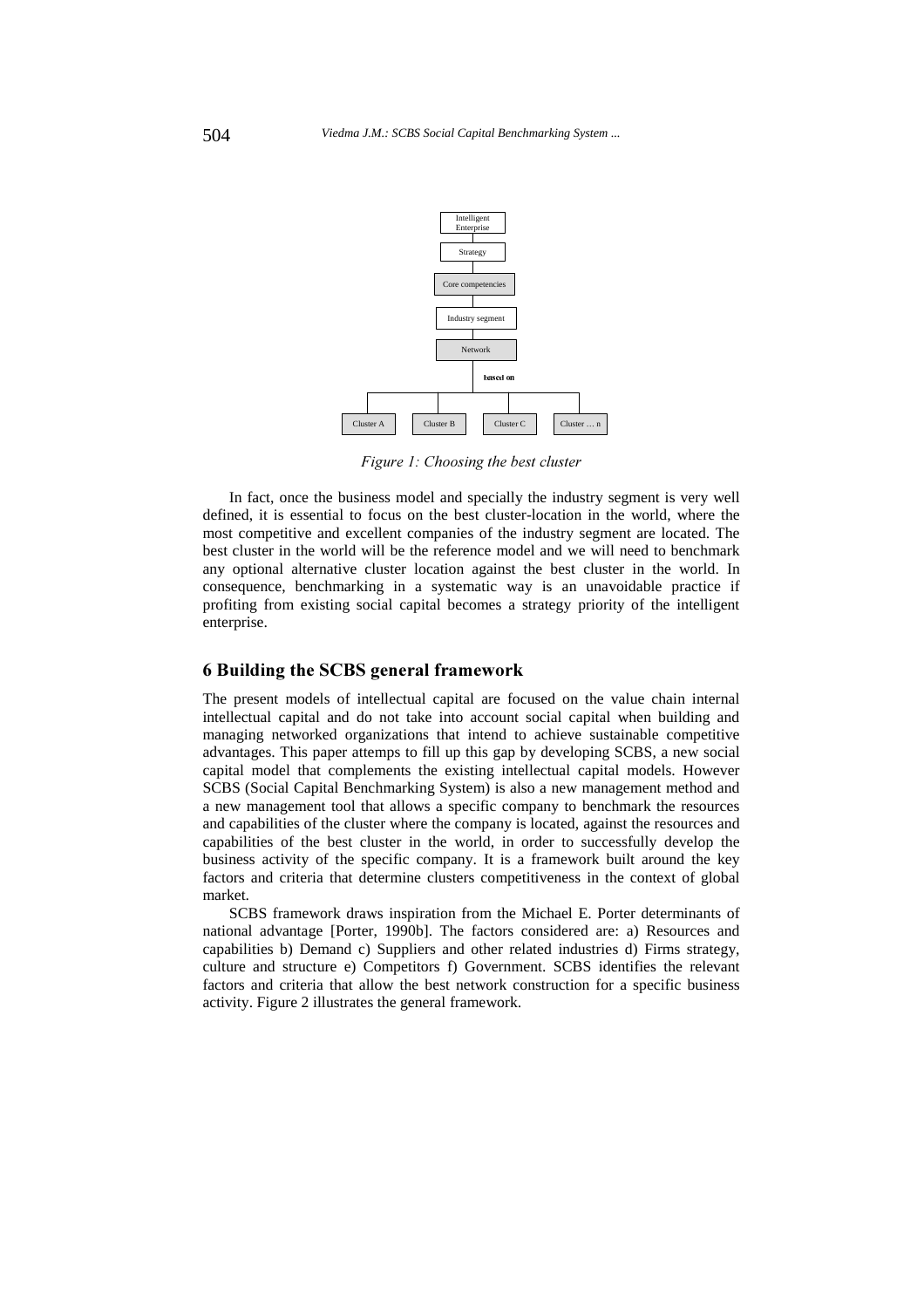

Figure 2: SCBS general framework

The definition and the content of each particular factor are:

- a) Resources and capabilities: Cluster position in different resources and capabilities such as physical resources (land, water, mineral, timber deposits, fishing grounds, hydroelectric power, climate, location) human resources (quantity, skills and cost of personnel) financial resources (amount and cost of capital available in the different forms) knowledge resources (scientific and technical knowledge that reside in universities, research institutes, private research facilities, business and scientific literature, etc.) and infrastructure (type, quality and user cost of available infrastructure such as transportation system, mail and parcel delivery, communications system, telecommunications system, health care, housing stock, cultural institutions, etc.)
- b) **Demand:** Refers to home demand for the products and services of the industry segment. The three main attributes of home demand are: the nature and composition of buyer needs, the size and pattern of growth of home demand, and the quality and sophistication of home demand when compared with international standards. The last attribute fosters cluster's firm innovation.
- c) Suppliers and other related industries: Refers to suppliers and other related industries that are internationally competitive. Home base first class suppliers are key in the process of outsourcing but specially in the process of improving, upgrading and innovation. The presence in the cluster of competitive related industries gives cluster's firms the possibility to share value chain activities in technology development, manufacturing, distribution, marketing and service. All this improves firm's core competencies and creates new ones.
- d) Firms strategy, culture and structure: Refers to the conditions in the cluster and specifically in the industry segment, that determine how companies are created,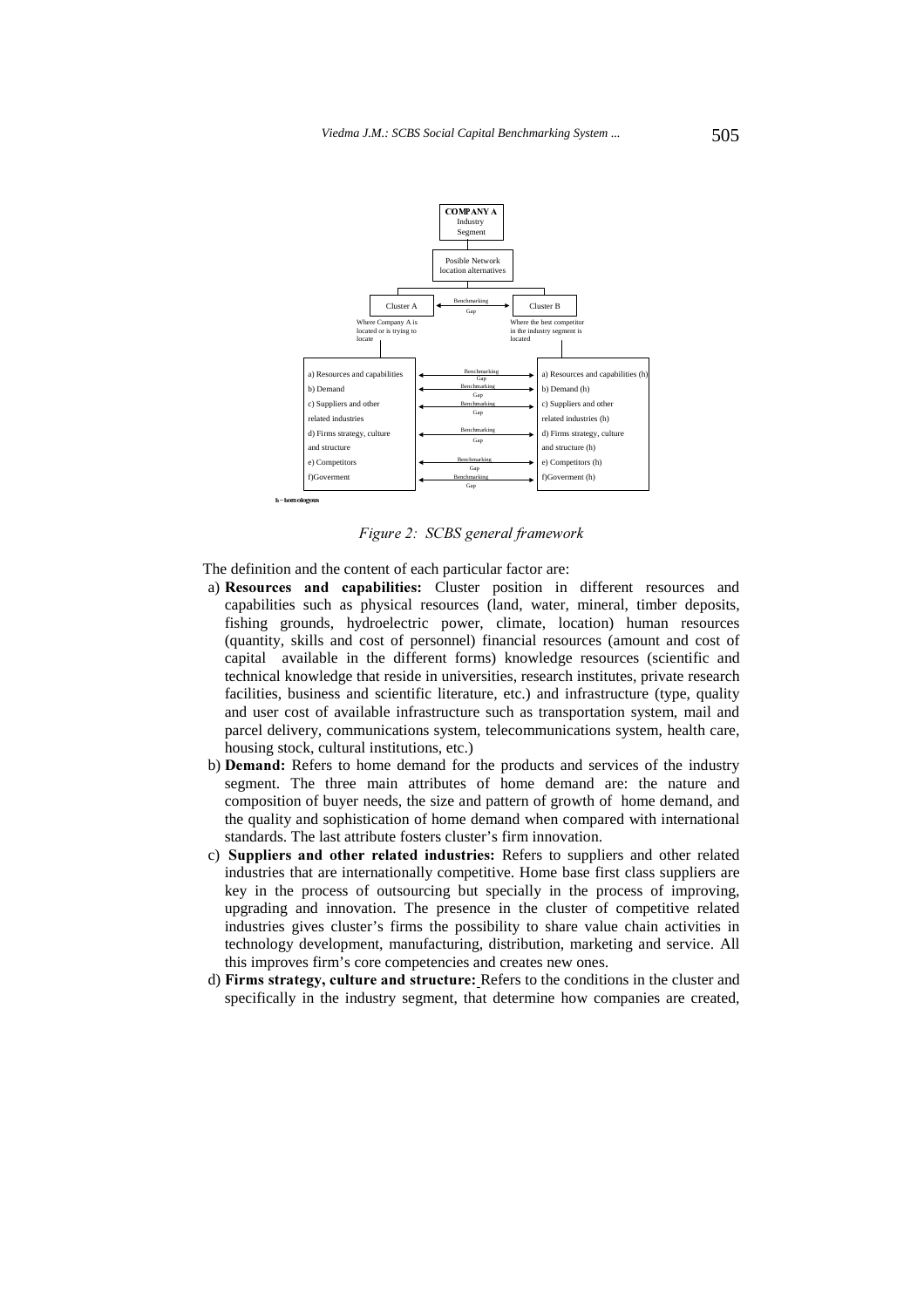organized and managed. This factor also includes the cultural context in which firms develop their activities.

- e) Competitors: Refers to domestic rivalry within the cluster. There is a close association between vigorous domestic rivalry and the creation of sustainable competitive advantages in an industry segment. Having world class competitors at home fosters imagination, creativity and innovation. It is a challenging situation that encourages the process of learning in order to surpass the best in class competitors.
- $f$ ) Government: government influences the five other determinants of cluster competitive advantages that have been described above. In this case we refer not only to the national government but also to the local government. The influence on the other factors can be direct or indirect and what it is more important, they canbe either positive or negative. On the role of government, Porter M.E. (1990b) asserts: "Factor conditions are affected through subsidies, policies toward the capital markets, policies toward education, and the like. Government's role in shaping local demand conditions is often more subtle. Government bodies establish local product standards or regulations that mandate or influence buyer needs. Government is also often a mayor buyer of many products in a nation….Government can shape the circumstances of related and supporting industries in countless other ways… Government policy also influences firm strategy, structure and rivalry, through such devices as capital market regulations, tax policy and antitrust laws".

At the same time each one of the six factors is broken down into a set of different criteria and each criterion is evaluated through questionnaires.

The operating system of the SCBS is the following: Company A, that belongs to a specific industry segment, once defined its core competencies needs to assess which cluster location is the best in order to build its network organization. If the company is located in cluster A, or is trying to locate in cluster A, cluster B where the best competitors within the industry segment are located, may be a better cluster location. Evaluation of the two possible locations is done through the factors SCBS model.

This model assesses social capital and physical and financial capital because the three types of capital always go together and because access to physical and financial capital is always done because of social capital. The assessment process is done through the extensive use of factors, criteria and questionnaires.

The six factors of the SCBS, model, individually and as a system, create the context in which firms are born and compete. Firms gain competitive advantage in industries when their home base affords better ongoing information and insight into product and process needs. Firms gain competitive advantage when the goals of owners, managers and employers support intense commitment and sustained investment. Ultimately, territories succeed in particular industries because their home environment is the most dynamic and the most challenging, and stimulates and prods firms to upgrade and widen their advantages over time [Porter, 1990b].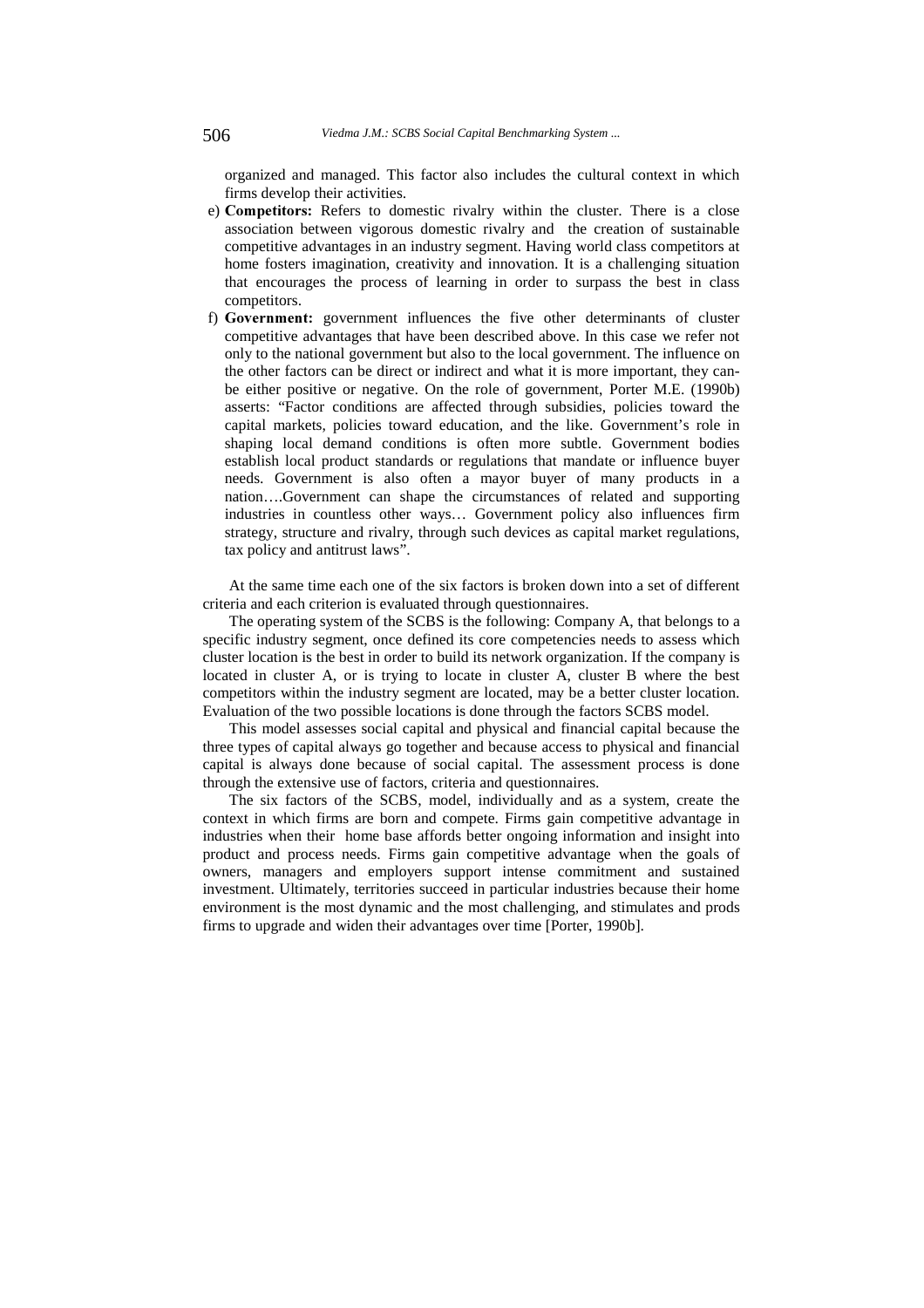## 7 The SCBS balance sheets

The processing of questionnaires corresponding to each of the cluster factors and criteria provides us with the social capital results and balance sheets. These results and balance sheets can be obtained for the whole social capital or for each particular factor. Some examples of balances and results are given below (figures 3 and 4):

| <b>CLUSTER A</b> | Mataró                                  |              | <b>CLUSTER B</b> | Treviso                                 |
|------------------|-----------------------------------------|--------------|------------------|-----------------------------------------|
|                  | Cluster A points - Cluster B points     |              |                  | Cluster B points - Cluster A points     |
|                  | Assets                                  |              |                  | Liabilities                             |
|                  | AI RESOURCES AND CAPABILITIES           |              | 0.33             | AI RESOURCES AND CAPABILITIES           |
|                  | Capital                                 |              | 0,65             | Capital                                 |
|                  | Skilled personnel                       |              | 1.16             | Skilled personnel                       |
|                  | Educational and research centers        |              | 1.10             | Educational and research centers        |
|                  | Science and technology                  |              | 0.82             | Science and technology                  |
|                  | Conventional energy                     | 0.07         |                  | Conventional energy                     |
|                  | Transportation infrastructure           |              | 0.14             | Transportation infrastructure           |
|                  | Infrastructure to live                  |              | 0.50             | Infrastructure to live                  |
|                  | <b>B) DEMAND</b>                        |              | 0.80             | <b>BI DEMAND</b>                        |
|                  | Demand segmentation                     |              | 0.70             | Demand segmentation                     |
|                  | End user refinement                     |              | 0.75             | End user refinement                     |
|                  | Pressure for innovation and upgrading   |              | 1.05             | Pressure for innovation and up grading  |
|                  | Demand internationalisation             |              | 0.50             | Demand internationalisation             |
|                  | C) SUPPLIERS& OT HER RELATED INDUSTRIES |              | 0.75             | C) SUPPLIERS& OTHER RELATED INDUSTRIES  |
|                  | Suppliers internationalization          |              | 1.50             | Suppliers internationalization          |
|                  | Support sectors                         |              | 0.50             | Support sectors                         |
|                  | Related industries outsourcing          |              | 0,32             | Related industries outsourcing          |
|                  | Strategic networks                      |              | 0.50             | Strategic networks                      |
|                  | D) FIRMS STRATEGY CULTURE&STRUCTURE     |              | 0.71             | D) FIRMS STRATEGY CULTURE& STRUCTURE    |
|                  | Strategy objectives                     |              | 0.50             | Strategy objectives                     |
|                  | Culture                                 |              | 0.31             | Culture                                 |
|                  | Industry segment prestige               |              | 1.02             | Industry segment prestige               |
|                  | Firms structure                         | 0.02         |                  | Firms structure                         |
|                  | Managers and workers                    |              | 0.50             | Managers and workers                    |
|                  | E) COMPETITORS                          |              | 0.50             | E) COMPETIT ORS                         |
|                  | F1) GOVERNMENT (direct intervention)    |              | 0.34             | F1) GOVERNMENT (direct intervention)    |
|                  | F2) GOVERNMENT (indirect intervention)  | 0.35         |                  | F2) GOVERNMENT (indirect intervention)  |
|                  | Influence on resources and capabilities | 0.02         |                  | Influence on resources and capabilities |
|                  | Influence on demand                     | 0.50         |                  | Influence on demand                     |
|                  | Political factors                       | 0.50         |                  | Political factors                       |
|                  | Labour law<br>Tax and commercial law    | 0.05<br>0.50 |                  | Labour law<br>Tax and commercial law    |

Figure 3: Social Capital global assessment: Balance sheet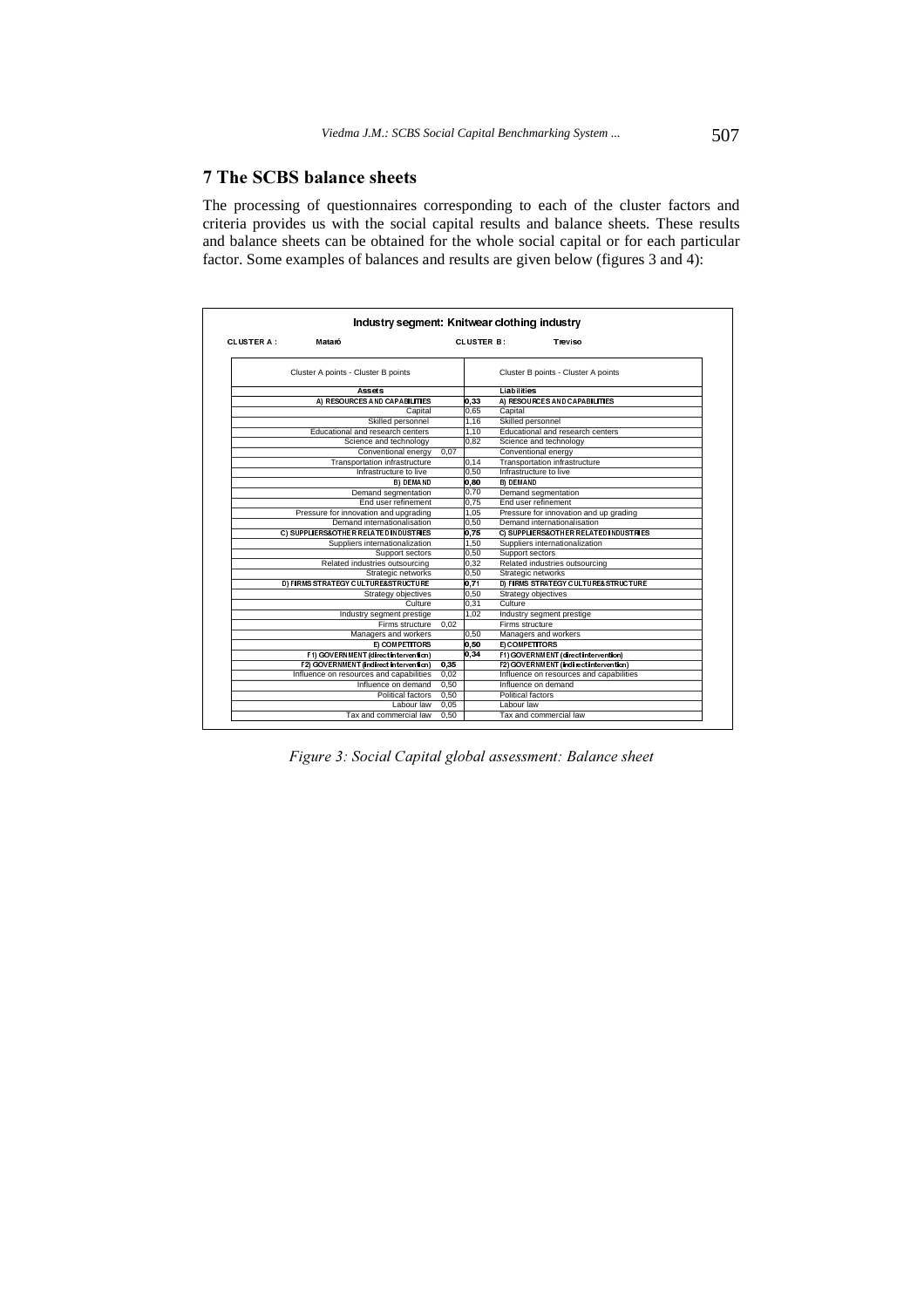| Mataró<br><b>CLUSTER A:</b>      | Treviso<br><b>CLUSTER B:</b>                               |                   |                       |           |  |  |
|----------------------------------|------------------------------------------------------------|-------------------|-----------------------|-----------|--|--|
| <b>RESOURCES AND</b>             |                                                            |                   | <b>QUESTIONNAIRES</b> |           |  |  |
| <b>CAPABILITIES</b>              |                                                            | <b>WEIGHTING</b>  | <b>RESULTS</b>        |           |  |  |
|                                  | $0 - 5$                                                    | $\frac{0}{n}$     | Cluster A             | Cluster B |  |  |
| Natural resources                | $\Omega$                                                   | 0.0%              | 0.00                  | 0.00      |  |  |
| Industrial real estate           | 3                                                          | 7,9%              | 3.50                  | 3,50      |  |  |
| Climate                          | $\Omega$                                                   | 0,0%              | 0.00                  | 0.00      |  |  |
| Unskilled personnel              | $\mathbf{0}$                                               | 0,0%              | 0,00                  | 0,00      |  |  |
| Capital                          | 3                                                          | 7.9%              | 3.00                  | 3.65      |  |  |
| Skilled personnel                | 5                                                          | 13,2%             | 3.19                  | 4.35      |  |  |
| Educational and research centers | $\overline{4}$                                             | 10,5%             | 3.10                  | 4.20      |  |  |
| Al te rnative energy             | $\mathbf{0}$                                               | 0.0%              | 0.00                  | 0.00      |  |  |
| Tele communications              | 5                                                          | 13,2%             | 3.27                  | 3.27      |  |  |
| Science and technology           | $\overline{4}$                                             | 10,5%             | 3,23                  | 4.05      |  |  |
| Conventional energy              | 5                                                          | 13,2%             | 3,00                  | 2.93      |  |  |
| Transportation infrastructure    | 5                                                          | 13.2%             | 3.86                  | 4.00      |  |  |
| <b>Infrastructure to live</b>    | $\overline{4}$                                             | 10,5%             | 3,50                  | 4,00      |  |  |
| Related resources provision      | $\Omega$                                                   | 0.0%              | 0,00                  | 0,00      |  |  |
|                                  | Resources and capabilities weighted<br>$(0-5)$<br>ave rage |                   |                       |           |  |  |
|                                  |                                                            | Cluster A<br>2.19 | Cluster B<br>2.52     |           |  |  |

Figure 4: Partial assessment of Social Capital resources and capabilities

## 8 Benefits from using SCBS

Considering that SCBS identifies, audits and benchmarks the resources and capabilities or the social capital, existing in alternative cluster locations, that are necessary in order to develop the specific network organization that each particular business model or industry segment requires, the benefits from using SCBS are the following:

- 1. Identifying the world best cluster locations, where the intelligent enterprise is able to establish the necessary relationships, that each specific business model requires in order to build its network organization.
- 2. Identifying the specific external social capital factors and criteria which are relevant in a given business model or industry segment.
- 3. Through the SCBS factors framework enabling the identification, audit and benchmark of the social capital alternative cluster locations that are the source of sustainable relational competitive advantages.
- 4. When using SCBS in an orderly, systematic and repetitive way, we obtain social capital balance sheets that are future-oriented and complement and perfect finance and intellectual capital balance sheets, leading companies to leveraging social capital.
- 5. Selecting in a systematic and organized way the necessary information for evaluating relevant social capital factors and criteria.
- 6. Identifying the key areas in which in-depth benchmarking can be carried out in the future.